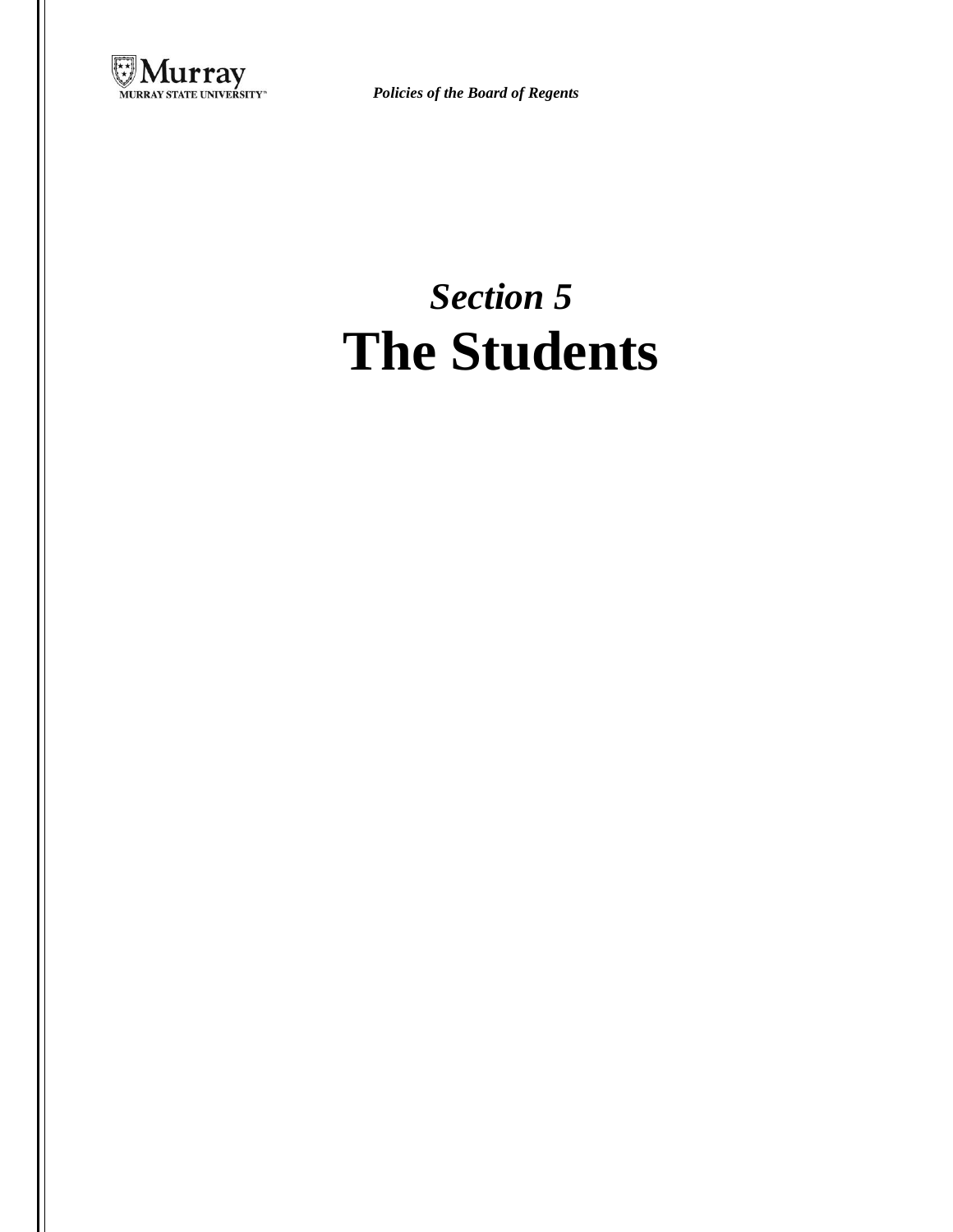

# **5.1 SUBJECT: STUDENT RIGHTS**

| Date Adopted: | February 14, 1975         |
|---------------|---------------------------|
| Date Amended: | November 14, 2008         |
| Reference:    | Minute Book: 18 Page: 172 |

Murray State University is a community whose members include its faculty, students, staff, administrators, and alumni. The basic purpose of this University community is the enlargement, dissemination and application of knowledge. The most basic necessity for the achievement of this purpose is freedom of expression and communication. Without this freedom, effective sifting and testing of ideas cease, and research, teaching, and learning are stifled. Therefore, the University must always strive to strike that balance between maximum freedom and necessary order which best promotes its basic purpose of providing the environment most conducive to the many faceted activities of teaching, learning, research, and public service.

Specifically, students at Murray State University are guaranteed the following rights as members of the University community.

- Students shall be granted freedom of research, freedom of classroom discussion, and freedom to advocate alternative opinions to those presented in the classroom within the structure of the goals and objectives of the course.
- Students shall be free from evaluation based on personal or political beliefs and shall have protection from capricious evaluation or evaluation based on prejudice.
- Students accused of breaches of institutional regulations shall be guaranteed due process within the University community.
- Students residing in University-owned housing shall be free from unreasonable search and seizure. However, University officials reserve the right to enter and inspect students' rooms at any time. Inspections will occur when necessary to protect and maintain the property of the University, the health and safety of its students, or whenever necessary to aid in the basic responsibility of the University regarding discipline and maintenance of an educational atmosphere. In such cases effort will be made to notify the resident(s) in advance and to have the resident(s) present at the time of entry.
- Students shall be free to form groups for intellectual, religious, social, economic, political, or cultural purposes. Organizations wishing to use University facilities must be appropriately registered and comply with University regulations regarding the conditions of use of University facilities.
- Students shall have their views and welfare represented in the formation of University policy through voting or nonvoting membership on all University committees which materially affect students as members of the University community.
- Students shall have the right to freely express themselves, provided such freedom does not substantially interfere with the rights of others in the pursuit of their legitimate goals.
- Consistent with University policy, students shall be permitted to invite and hear speakers of their choice on topics of their choice. University officials shall not withhold approval for the purpose of censorship.
- Student records, including academic, medical, disciplinary, counseling, and personal records shall be kept confidential as required under federal law.

Beyond the rights and obligations a student possesses as a result of his membership in the University community, he continues to have all the rights granted to him and obligations imposed upon him by society as a whole and by the laws of the land. The University provides no shelter from these greater legal rights and obligations. In fact, the University encourages each student to exercise the rights granted to him by society and to accept the concomitant obligations society expects each member to shoulder.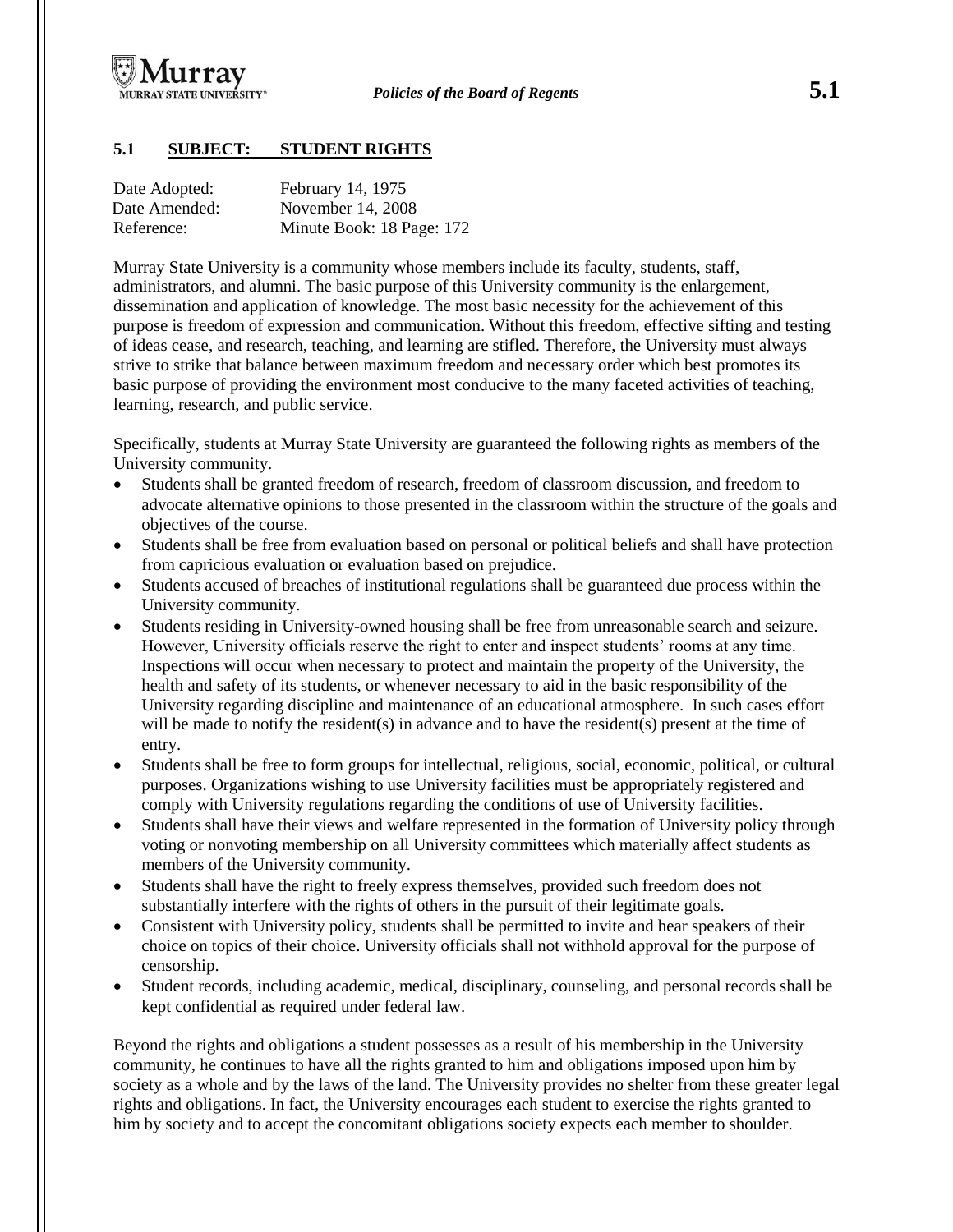

### **5.2 SUBJECT: STUDENT RECORDS**

Date Amended: September 12, 2008

Murray State University observes the provisions of the Family Educational Rights and Privacy Act (FERPA). The responsibility for preparing, publicizing, maintaining, providing education and training on, and revising the University's policy on FERPA is delegated to the President of the University and the Vice President for Student Affairs who may further delegate that responsibility. Any changes to the FERPA policy will appear immediately on the Registrar's website.

The Family Educational Rights and Privacy Act (FERPA) affords students certain rights with respect to their education records, including:

- 1. The right to inspect and review the student's education records within 45 days of the day the University receives a request for access. Students should submit to the registrar, dean, head of the academic department, or other appropriate official, a written request that identifies the record(s) they wish to inspect. The University official will make arrangements for access and notify the student of the time and place where the records may be inspected. If the records are not maintained by the University official to whom the request was submitted, that official shall advise the student of the correct official to whom the request should be addressed. A parent of a dependent student as defined in section 152 of the Internal Revenue Code may request permission to view a student's educational records upon showing proof of dependency.
- 2. The right to request the amendment of the student's education records that are believed to be inaccurate or misleading. The student should write the University official responsible for the record, clearly identify the part of the record they want changed, and specify why it is inaccurate or misleading. If the University decides not to amend the record as requested by the student, the University will notify the student of the decision and advise the student of his or her right to a hearing regarding the request for an amendment. Additional information regarding the hearing procedures will be provided to the student when notified of the right to a hearing.
- 3. The right to consent to disclosures of personally identifiable information contained in the student's education records, except to the extent that FERPA authorizes disclosure without consent, as follows:

a) Disclosure without the student's consent is permissible to school officials with legitimate educational interests. A school official is a person employed by the University in an administrative, supervisory, academic, research, or support staff position (including law enforcement unit personnel and health staff); the University attorney; appropriate community safety and emergency personnel to whom information regarding students is to be provided pursuant to KRS 164.9495; a person or company with whom the University has contracted (such as an attorney, auditor, or collection agent); a person serving on the Board of Regents; or a student serving on an official committee, such as a disciplinary or grievance committee, or assisting another school official in performing his or her tasks. In addition, the following groups are specifically recognized as "school officials" within the definition of FERPA for the limited purpose of receiving at any time listings of names and addresses of students, including in-coming students, and/or student directory information: MSU Alumni Association; Murray State University Foundation, Inc; a person or company who performs a service for MSU that serves a legitimate educational interest; authorized representatives of federal or state supported education programs if disclosure is in connection with an audit or evaluation of supported programs or for the enforcement of or compliance with legal requirements that relate to those programs.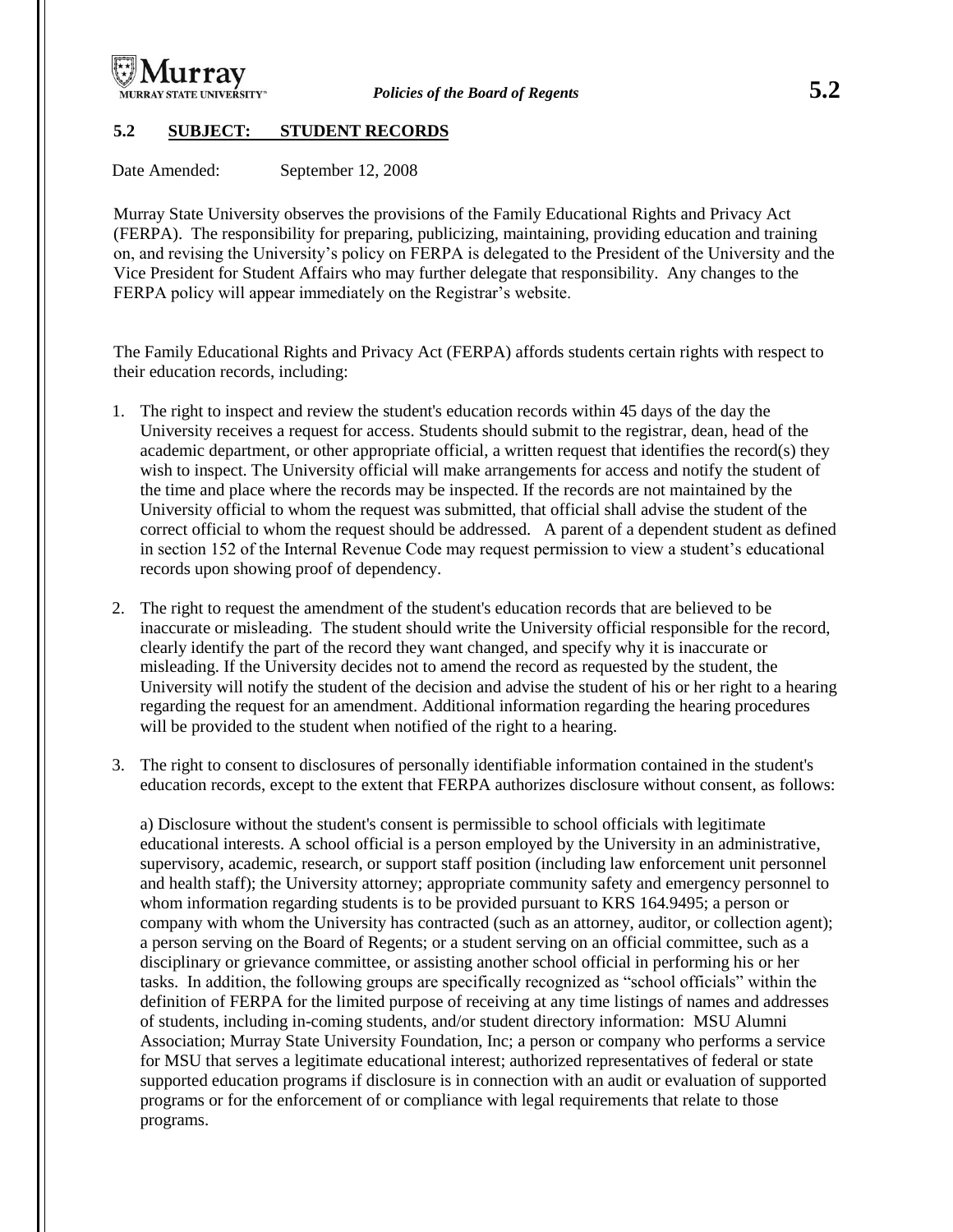

A school official has a legitimate educational interest if the official needs to review an education record in order to fulfill his or her professional responsibility or if the service to or for MSU is of a type that MSU would normally perform itself.

b) FERPA allows the institution to routinely release information defined as **"directory information.**" The following student information is included in the definition: the student's name, addresses, telephone listings, campus e-mail address, date and place of birth, fields of study, participation in officially recognized activities and sports, weight and height of members of athletic teams, dates of attendance, enrollment status (including full-time, part-time, not enrolled), degrees (pending and received), awards or honors received and the most recent previous educational institution attended. When a student wants the directory information to remain confidential, an official request form must be completed in the Registrar's Office within the first five days of class of the school term. If a student requests directory information withheld during a term and does not return to Murray state after that term, that request remains in force until such a time as a formal written statement removing that hold is received from the student.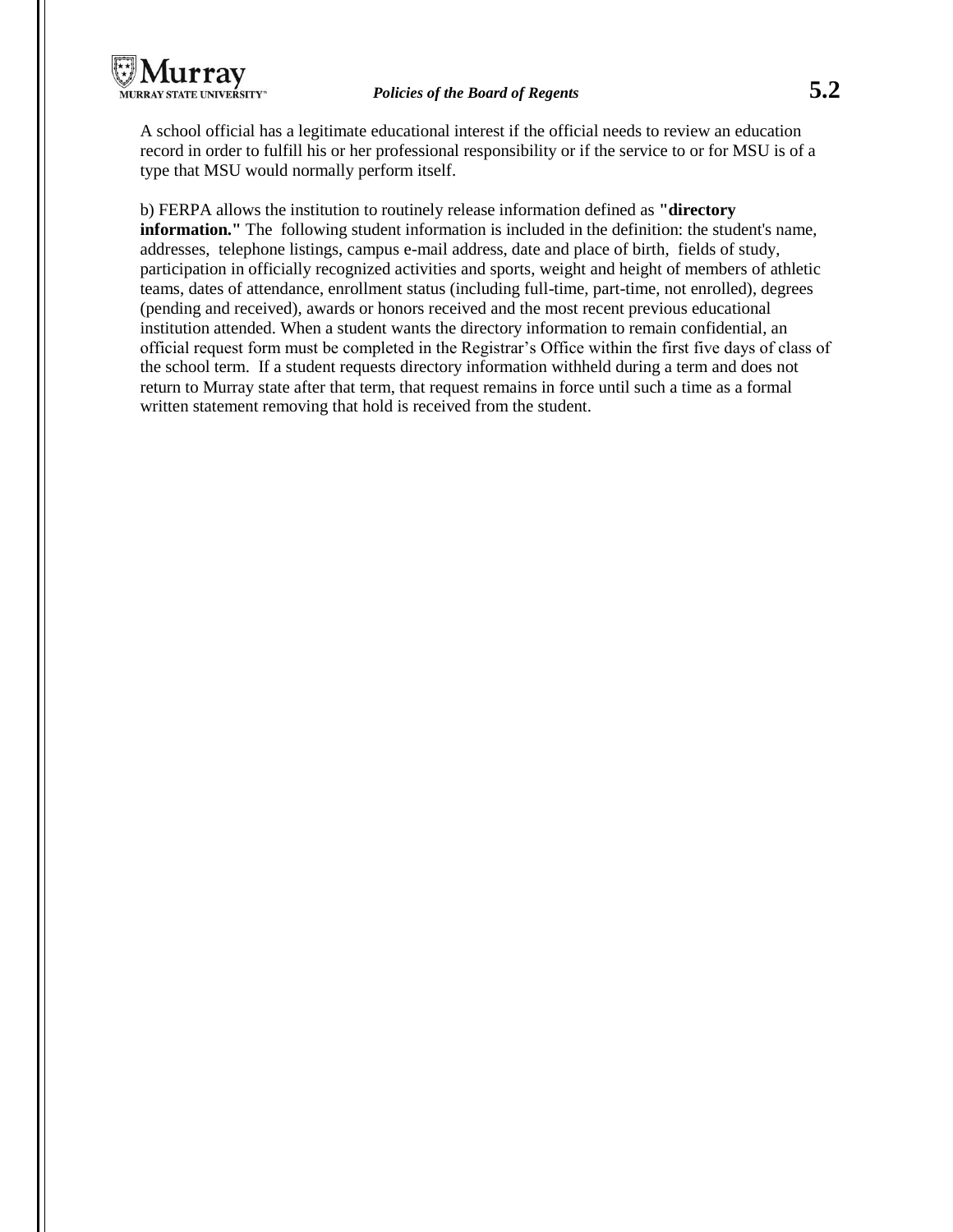

### **5.3 SUBJECT: CODE OF CONDUCT**

| Date Amended: | September 12, 2008 |
|---------------|--------------------|
| Date Amended: | August 26, 2011    |
| Date Amended: | September 7, 2012  |

Any of the following actions, or the attempting, aiding, abetting, inciting, encouraging, or supporting of any of the following actions constitutes an offense for which students may be subject to disciplinary action ranging from warning to expulsion. (See Policy 6.6 – University Judicial Board and University Appeals Board.) In all these cases, students shall have the right to appeal actions taken against them. Under some circumstances, a student may also be subject to action by law enforcement authorities; however, such action by law enforcement authorities will not forestall disciplinary action by the University.

- 1. Academic Dishonesty Cheating, plagiarism, submitting another person's material as one's own, or doing work for another person who will receive academic credit are all impermissible. This includes the use of unauthorized books, notebooks, or other sources in order to secure or give help during an examination, the unauthorized copying of examinations, assignments, reports, or papers, or the presentation of unacknowledged material as if it were the Student's own work. Disciplinary action may be taken beyond academic discipline taken by professors.
- 2. Bomb Threats, False Fire Reports, and Tampering with Fire Safety Equipment Reporting the false presence of an explosive or incendiary device, intentionally reporting the existence of a nonexistent fire, and tampering with fire alarms, smoke detectors, fire extinguishers, and any other fire safety equipment are prohibited.
- 3. Bribery Any attempt to bribe a University official or to bribe a member of or a witness before a University judicial body shall result in disciplinary action.
- 4. Conduct Endangering Safety and Welfare Any conduct which endangers the safety and welfare of other individuals such as hazing, assault, abuse or threat of abuse, on University owned or controlled property or at University functions is prohibited.
- 5. Commission of a Serious Crime If a student is arrested and charged with a serious or violent crime, a hearing may be held as soon as possible before the University Judicial Board to determine if his continued presence on campus presents a possible threat of danger to members of the University community.
- 6. Counterfeiting, Forgery and Altering It is impermissible to counterfeit, tamper with, or alter in any way, manner, shape, or form any record, document, or identification form used or maintained by the University.
- 7. Criminal Conduct Any conduct on campus or at University functions which constitutes a violation of the criminal codes of the City of Murray, the Commonwealth of Kentucky, or the United States may be grounds for campus disciplinary action.
- 8. Disorderly Conduct Abusive, drunk and disorderly, violent, or excessively noisy conduct on University owned or controlled property or at University functions is prohibited.
- 9. Disruptive Activities Disruptive activities are prohibited on campus. Activities are "disruptive" if they entail substantial disruption or material or significant interference with the educational, administrative,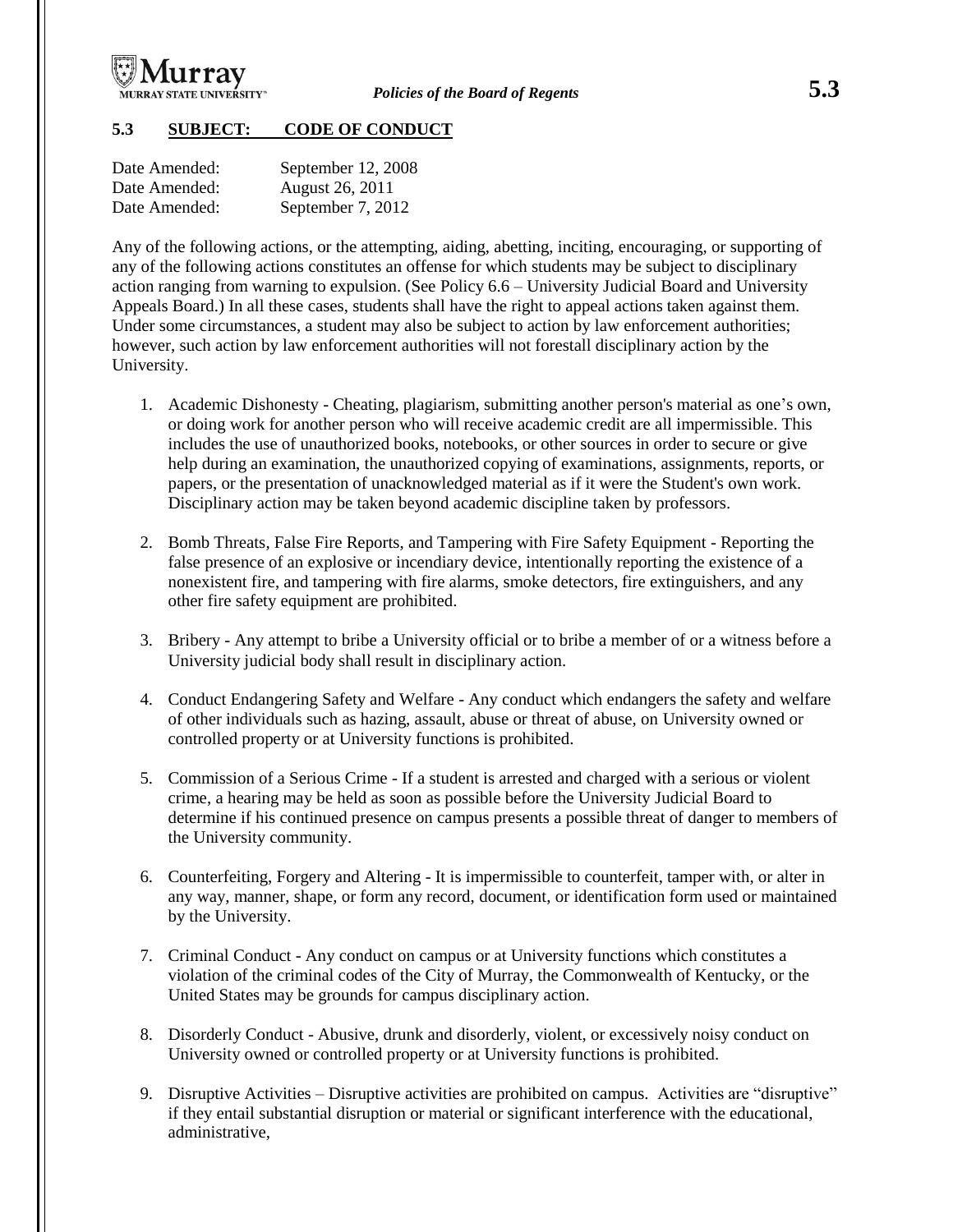

#### *Policies of the Board of Regents*

or operational activities of the University, including pedestrian and vehicular traffic. Such activities include, but are not limited to:

- a. unauthorized occupancy of University facilities or buildings;
- b. substantial interference with the rights of students or faculty to gain access to any college facility for the purpose of attending classes, participating in interviews and conferences, or for other authorized purposes;
- c. destruction of property or substantial interference with the orderly operations of the University by noise or other forms of disturbance;
- d. substantial interference with University pedestrian or vehicular traffic.
- 10. False Information Anyone who knowingly makes a false oral or written statement to any University committee, judicial body, office, or to any member of the faculty, administration, staff, or student body with the intent to deceive may be disciplined accordingly.
- 11. Firearms, Weapons, Dangerous Substances See Board Policy 2.28, "Policy on Weapons and Dangerous Materials."
- 12. Illegal Drugs The unlawful manufacture, distribution, dispensing, possession, or use of controlled substances is prohibited at Murray State University.
- 13. Misuse of Keys A student may not possess a key or any device allowing access to any University facility without proper authorization.
- 14. Misuse of Property Anyone who misuses, defaces, or damages University buildings, property or Library holdings, or private property located on campus shall be subject to disciplinary action.
- 15. Off Campus Conduct Any off-campus conduct or behavior, which would be subject to disciplinary action if it occurred on campus, will be subject to disciplinary proceedings if it adversely affects or raises reasonable concerns for the safety or well-being of any person or property on campus, or if it is detrimental to the objectives or purposes of the University or any of the University's programs or operations.
- 16. Passing Worthless Checks It is a violation of this Code to intentionally pass a worthless check or to fail to redeem a worthless check unintentionally passed when such check is written to any part of the University.
- 17. Residential College Regulations Students living in or visiting in residential colleges must abide by all regulations of the halls which may be promulgated from time to time.
- 18. Response to Official Requests Students must comply promptly with the legitimate and reasonable directions and requests of University officials or Law Enforcement Officers in the performance of their duties.
- 19. Theft and Illegal Possession The unauthorized taking, misappropriation or possession of any property or Library holdings owned or maintained by the University or by any person on campus is prohibited.
- 20. Unauthorized Entry A student may not enter, or attempt to enter, any University building or room without proper authorization and legitimate purpose.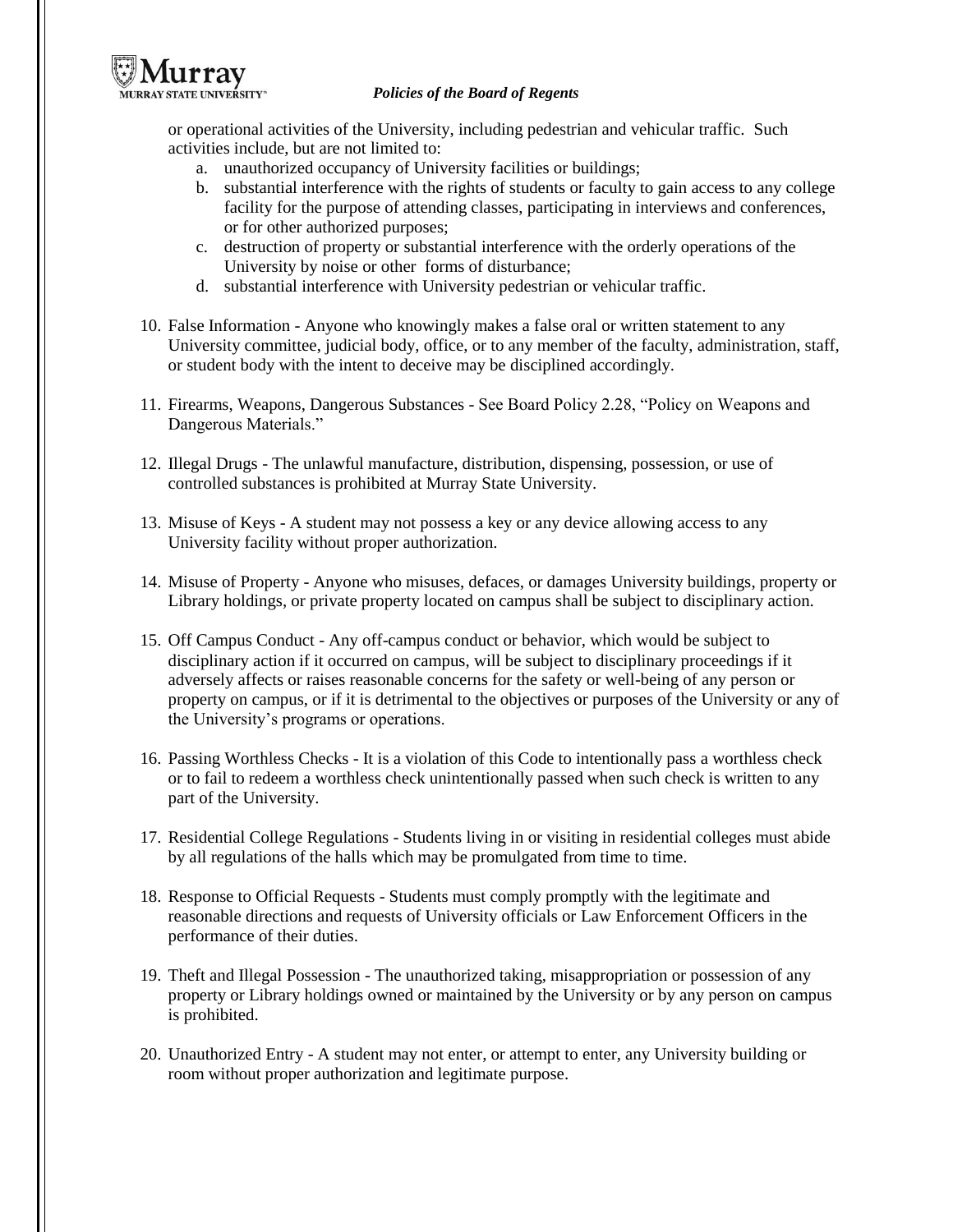

### **5.4 SUBJECT: POLICY ON DISRUPTIVE ACTIVITIES**

Date Amended: September 12, 2008

Murray State University guarantees to its students the right of free discussion and expression, peaceful demonstration, the right to petition, and peaceful assembly. However, students may not engage in activities which substantially disrupt or materially or significantly interfere with the educational, administrative, or operational activities of the University, including pedestrian and vehicular traffic. If individuals are engaged in disruptive activities,, the President or his delegate will inform them to cease such activity at once. If the individuals fail to heed the official request, one or more of the following courses of action may be taken:

- 1. bring prompt disciplinary action against the individual(s);
- 2. impose interim suspension on the individual(s), provided due process consistent with the circumstances is afforded before the suspension by the President or his/her designee and a hearing before the University Judicial Board is granted within five (5) working days;
- 3. make application to the courts for injunctive relief;
- 4. request assistance from university and other appropriate law enforcement agencies; and/or
- 5. institute such other legal actions deemed necessary by the President to protect lives and property and to provide for the orderly operation of the University.

(See Policy 2.14.1 – Use of Outside Areas by Non-University Groups and Individuals.)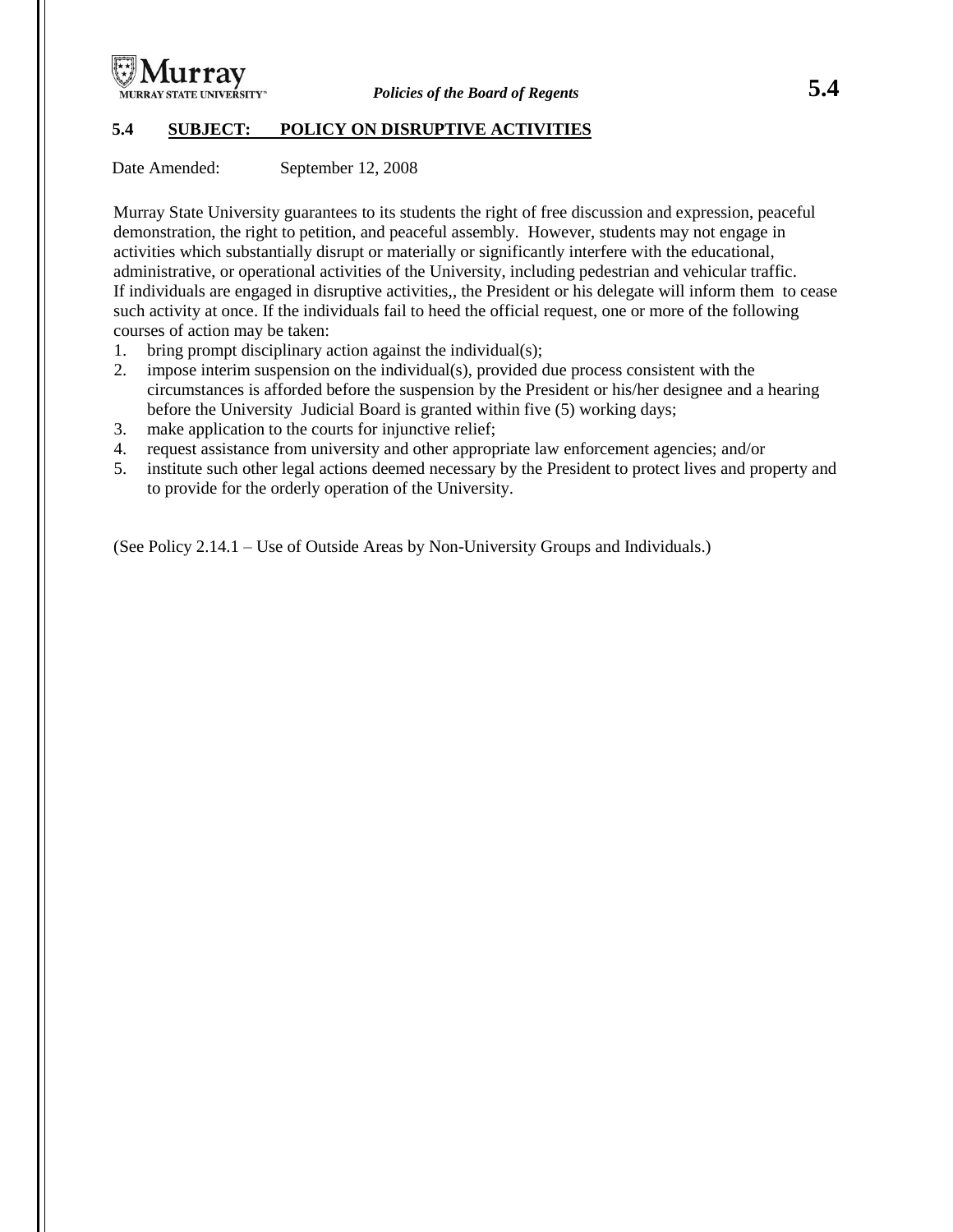

#### **5.5 SUBJECT: STUDENT GROUPS**

| Date Amended: | September 12, 2008 |
|---------------|--------------------|
| Date Amended: | June 6, 2014       |

The Center for Student Involvement is responsible for registering all student groups on campus. Any student organization wishing to use university facilities or property, the university name, or to solicit membership on campus must register with the Center for Student Involvement no later than the third Friday in September each year. At that time a list of current presidents and advisors is compiled and available to students, faculty and staff. Newly-formed groups may register at any time during the school year and may hold two meetings on campus for organizational purposes prior to registering with the university. In order to be a recognized organization, a group must have a full-time faculty or staff member serve as an advisor. The registration form must include a clear statement of purpose for the organization and signatures from the advisor and club officers confirming that they will abide by university policies and state and federal laws regarding hazing and membership requirements.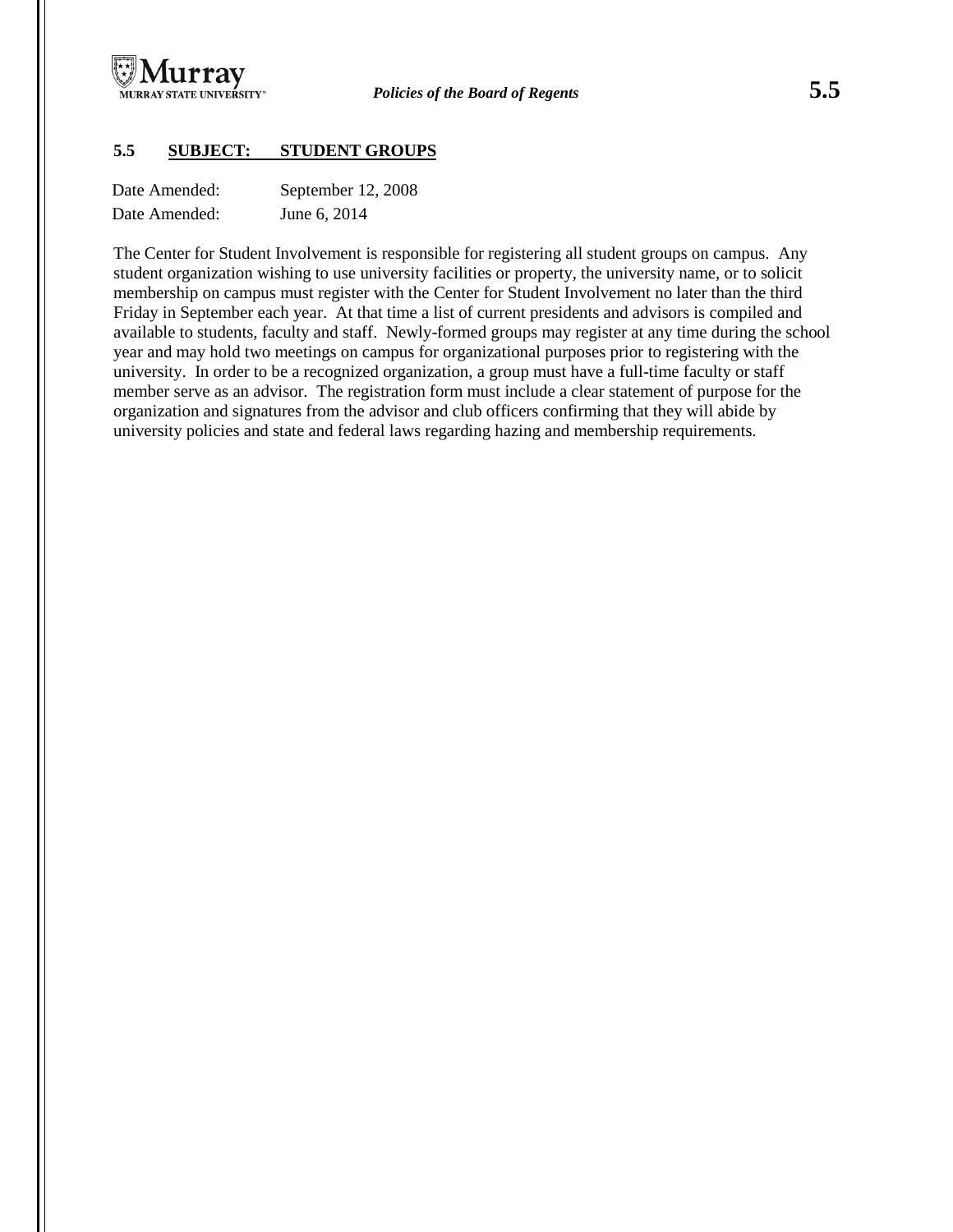

#### **5.6 SUBJECT: REGULATION OF STUDENT GROUPS**

Date Amended: September 12, 2008

The Center for Student Involvement is charged with the registration and general supervision of all recognized student groups. The Student Affairs/Judicial Affairs Office is charged with the disciplining of those organizations found guilty of any of the following offenses:

- 1. hazing;
- 2. misuse of University facilities;
- 3. violations of University rules or policies or city, state, or federal laws;
- 4. discriminating contrary to state or federal law against any person due to race, sex, age, religion, disability, or national origin;
- 5. recurrent non-payment of legitimate debts to the University; or
- 6. failure to properly clear on-campus events and facilities usage through the appropriate channels

Any group found guilty of any of the above offenses may be penalized via one or more of the following denials of privileges and may be subject to sanctions listed in the Student Life Handbook: (See Student Life Policies)

- 1. Warning—Written notification that the organization's actions are unacceptable and that a continuation or repetition of such actions will result in more severe disciplinary action;
- 2. Probation—A definite period of observation and review of conduct not to exceed twelve (12) months duration - Violations of University regulations during a probationary period may result in the removal of University recognition;
- 3. Denial of use of University facilities;
- 4. Restriction placed on membership solicitation;
- 5. Forfeiture of right to representation in the Student Handbook, University Bulletin, or other University publications;
- 6. Denial or forfeiture of the right to function as a campus organization for a definite or indefinite period of time;
- 7. Forfeiture of right to representation in other University organizations such as IFC, intramurals; or
- 8. May be required to develop and participate in self-improvement and educational programs.

All appeal procedures will be consistent with the appeal process as stated in the Student Life Handbook.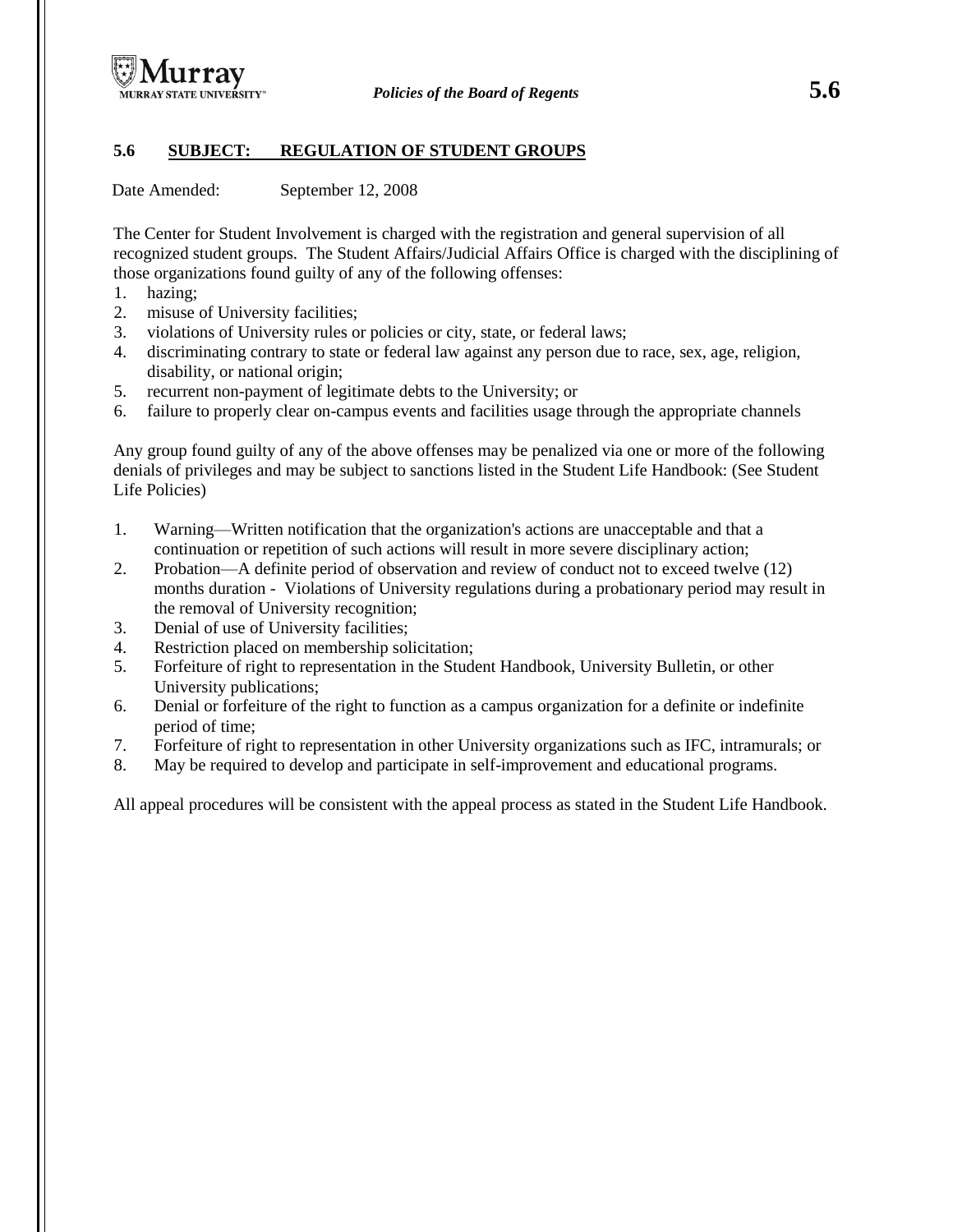

#### **5.7 SUBJECT: DISCIPLINARY PROCEEDINGS**

| Date Revised: | March 27, 1982     |
|---------------|--------------------|
| Date Amended: | September 12, 2008 |
| Date Amended: | August 26, 2011    |
|               | December 11, 2015  |
|               |                    |

Reference: Minute Book: 27 Page: 48

The disciplinary powers of Murray State University are inherent in its responsibility to protect the rights of its students, to promote its educational purposes and to regulate the use of its facilities through the setting of standards of conduct and scholarship for the students who attend the University.

The University will provide and publish procedures to be used in connection with its student disciplinary processes. The University may proceed with its disciplinary process without regard to potential action by local, state or federal courts.

The President is authorized, without additional approval, to make any amendments to these policies and procedures as may be deemed necessary. The only exception to the preceding is that the Board of Regents must approve any amendment which changes the entity who formally adjudicates a complaint.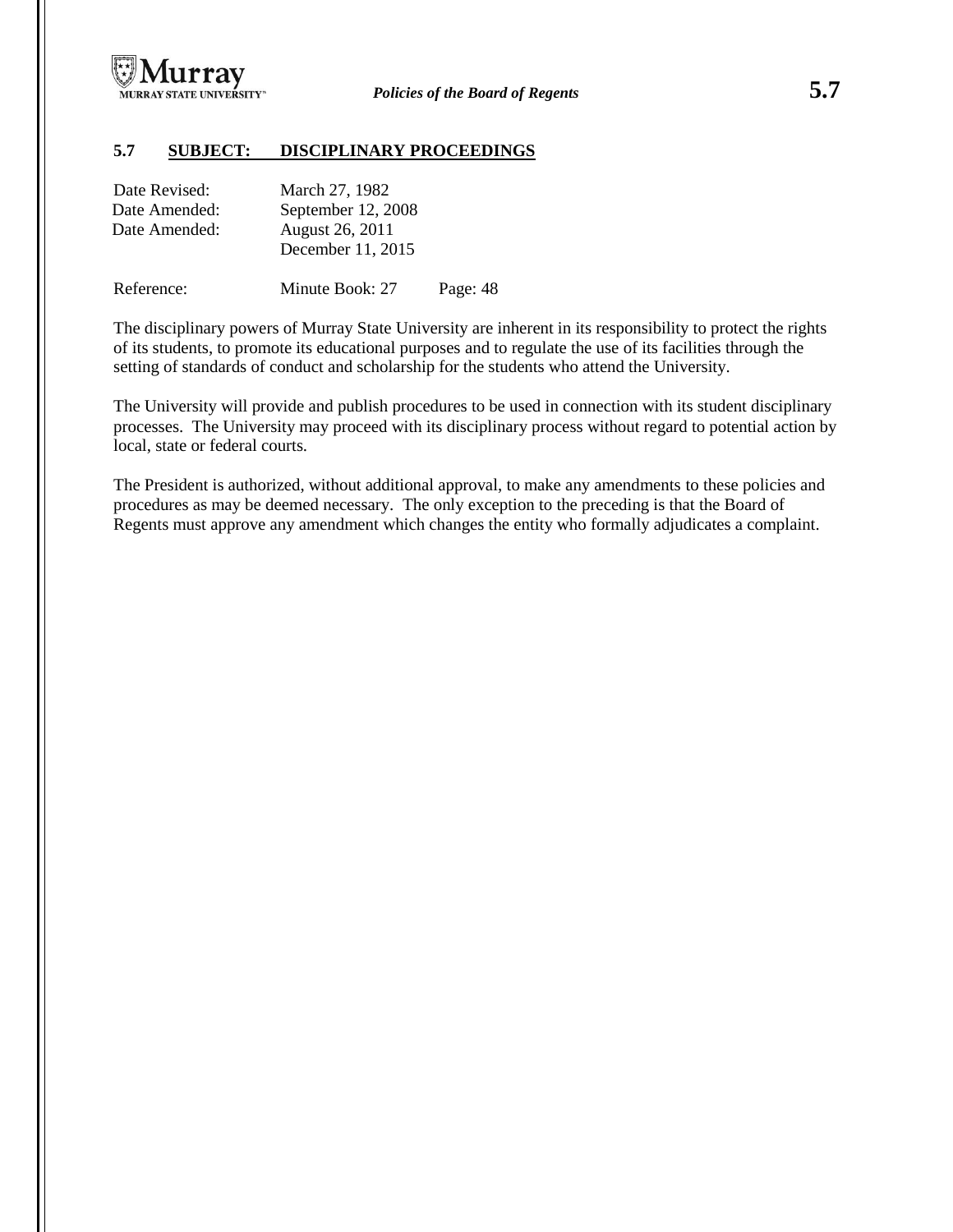

#### **5.8 SUBJECT: RESIDENTIAL COLLEGE LIFE**

| Date Adopted: | May 19, 1984       |          |
|---------------|--------------------|----------|
| Date Amended: | September 12, 2008 |          |
| Reference:    | Minute Book: 31    | Page: 48 |

The residential colleges at Murray State University were developed to incorporate academic guidance, social functions and recreational facilities into the residential setting. The University seeks to make residential college life a meaningful part of student life through the employment of qualified faculty and staff, the encouragement of residential college self-government, the respect for individual privacy, and conscientious efforts to provide safe, high quality housing at a fair price.

The President of the University and the Vice President of Student Affairs, and their delegates, may implement reasonable policies and regulations governing residential college l in order to maintain security and educational a positive learning environment.

The residential colleges are equipped with ID card access systems and closed circuit security camera systems. There are cameras and ID card readers on each students entrance/exit to the residential college. All entrances may be locked 24 hours a day for the safety and security of the residents. The main entrance may remain unlocked certain hours of the day. The front desk staff of each residential college is responsible for checking identification of students entering the building and responding to student requests.

Each residential college sets its visitation hours and procedures, although for all residential colleges, each guest must be signed in at the front desk area. The visitor, as well as the resident, is required to surrender a photo identification card. The resident must escort the guest in the building at all times including when checking the visitor out at the end of the visit. Guests must sign out when leaving the building at any time. Guests are not permitted to stay in the building when the resident he or she is visiting is not in the building.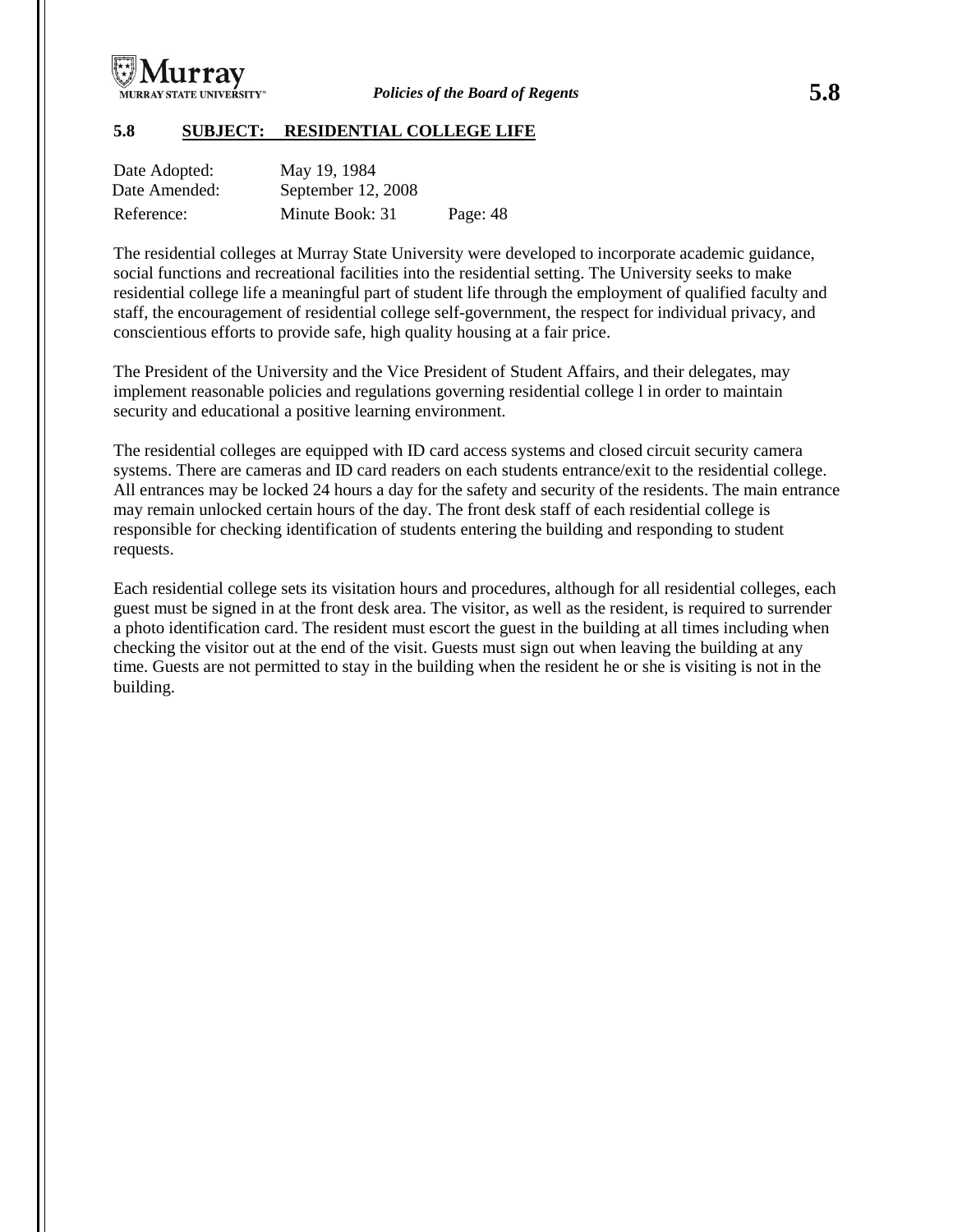

# **5.9 SUBJECT: INSURANCE - INTERNATIONAL STUDENTS**

| Date Adopted: | April 25, 1987     |          |
|---------------|--------------------|----------|
| Date Amended: | September 12, 2008 |          |
| Reference:    | Minute Book: 37    | Page: 21 |

International students are required to provide proof of adequate health insurance coverage before being enrolled in classes.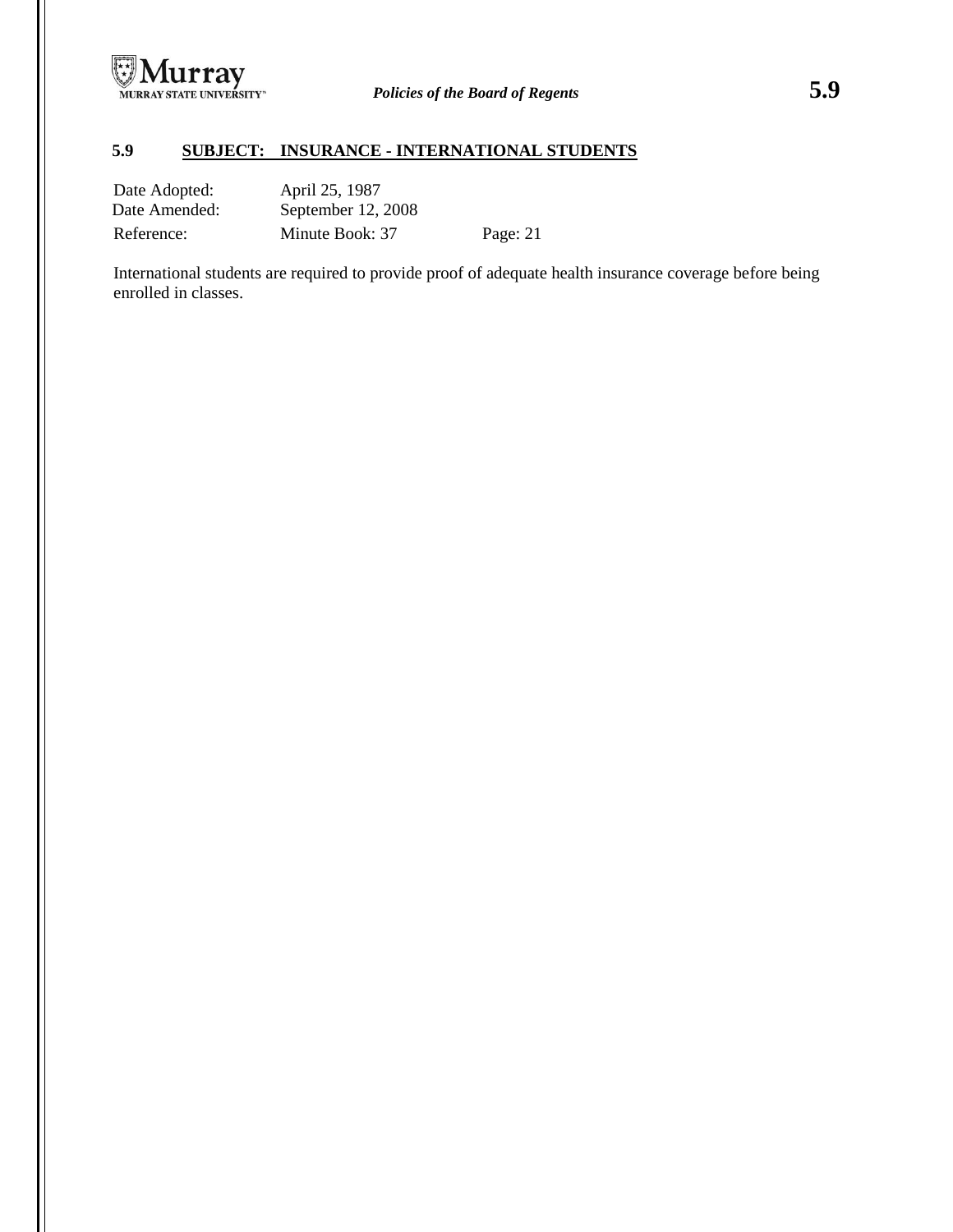

# **5.10 SUBJECT: APPLICATION FEE**

| Date Adopted:<br>Date Amended: | April 28, 1984<br>September 12, 2008 |          |
|--------------------------------|--------------------------------------|----------|
| Reference:                     | Minute Book: 31                      | Page: 27 |

All students are charged a non-refundable application fee.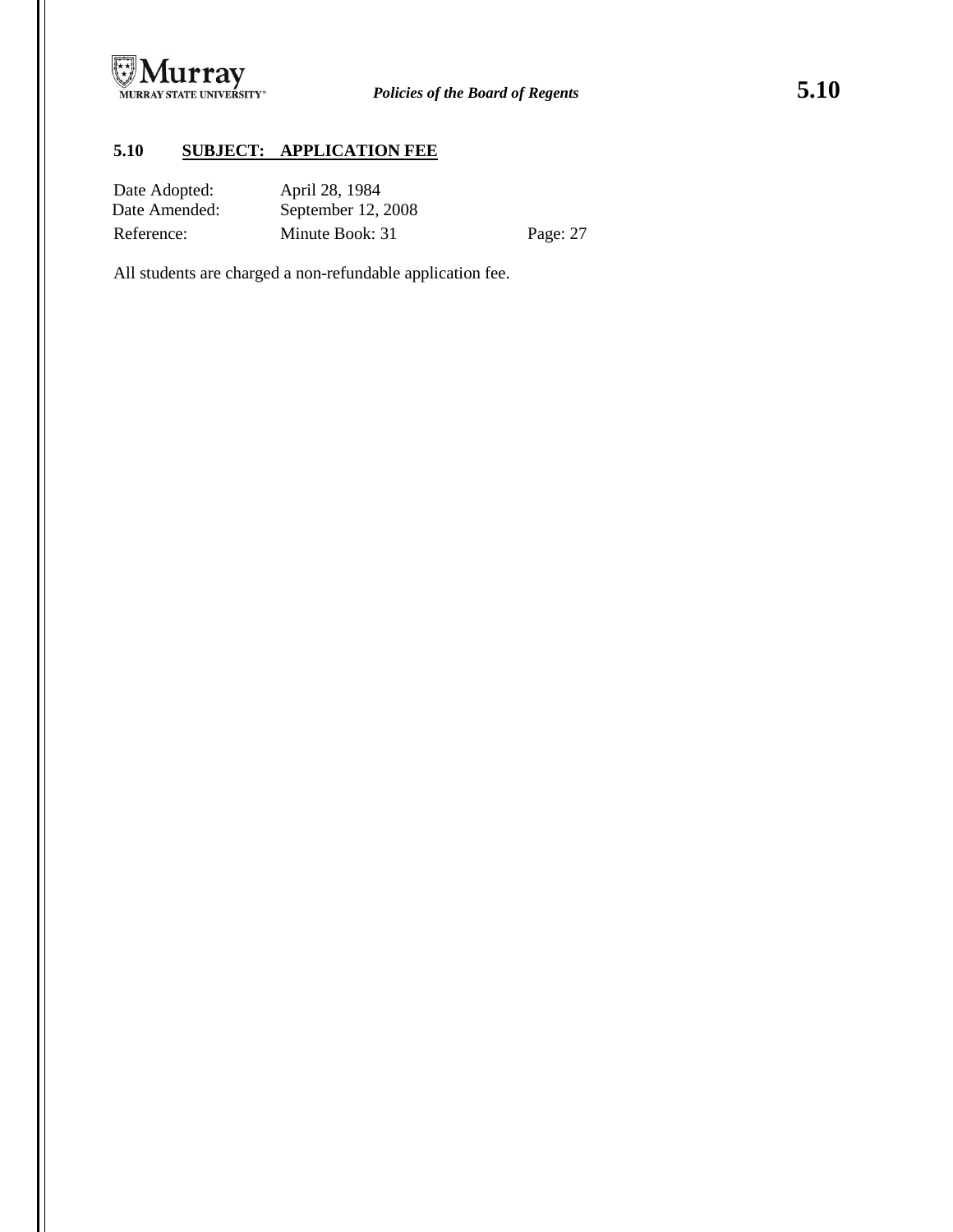

# **5.11 SUBJECT: ANTIHAZING**

| Date Adopted: | September 13, 1986       |
|---------------|--------------------------|
| Date Amended: | September 12, 2008       |
| Reference:    | Minute Book: 36 Page: 17 |

Murray State University recognizes that student organizations exist for the purpose of extending opportunities for education, social interaction, leadership and skill development, and personal growth beyond the classroom. Therefore, the practice of hazing associate members, initiates, or members is antithetical to the purposes of registered student organizations at Murray State University and is strictly prohibited by the University and a violation of Chapter 164 of Kentucky Revised Statutes. In pertinent part, the Statute reads as follows:

[This Statute] prohibits any action or situation which recklessly or intentionally endangers mental or physical health or involves the forced consumption of liquor or drugs for the purpose of initiation or affiliation with any organization . . . [In] the case of a student or faculty violator, [violation of this Statute shall result in] his suspension, expulsion, or other appropriate disciplinary action and, in the case of an organization which authorizes such conduct, [violation shall result in] rescission of permission for that organization to operate on campus property. Such penalties shall be in addition to any penalty pursuant to the penal law or any other chapter [of Kentucky Revised Statutes] to which a violator or organization may be subject.

Murray State University defines hazing as any on-campus or off-campus activity which results in mental or physical harassment, humiliation, degradation, ridicule, shock, endangerment, physical disfiguration, excessive fatigue, danger to health, or the involuntary consumption of alcohol or drugs.

This prohibition against hazing applies equally to student organizations, individual students, faculty, and staff members, visitors to the campus, and licensees and invitees on the campus. Anyone who witnesses an act of hazing should report it at once to Student Affairs.

Any student who participates in hazing as defined above has violated the Murray State University Code of Conduct and will be subject to disciplinary action as described in the Standards in Disciplinary Proceedings of the Student Life Policies. Any organization which authorizes or permits hazing to occur has violated the policy statement on Regulation of Student Groups and will be subject to group disciplinary action as outlined in that policy.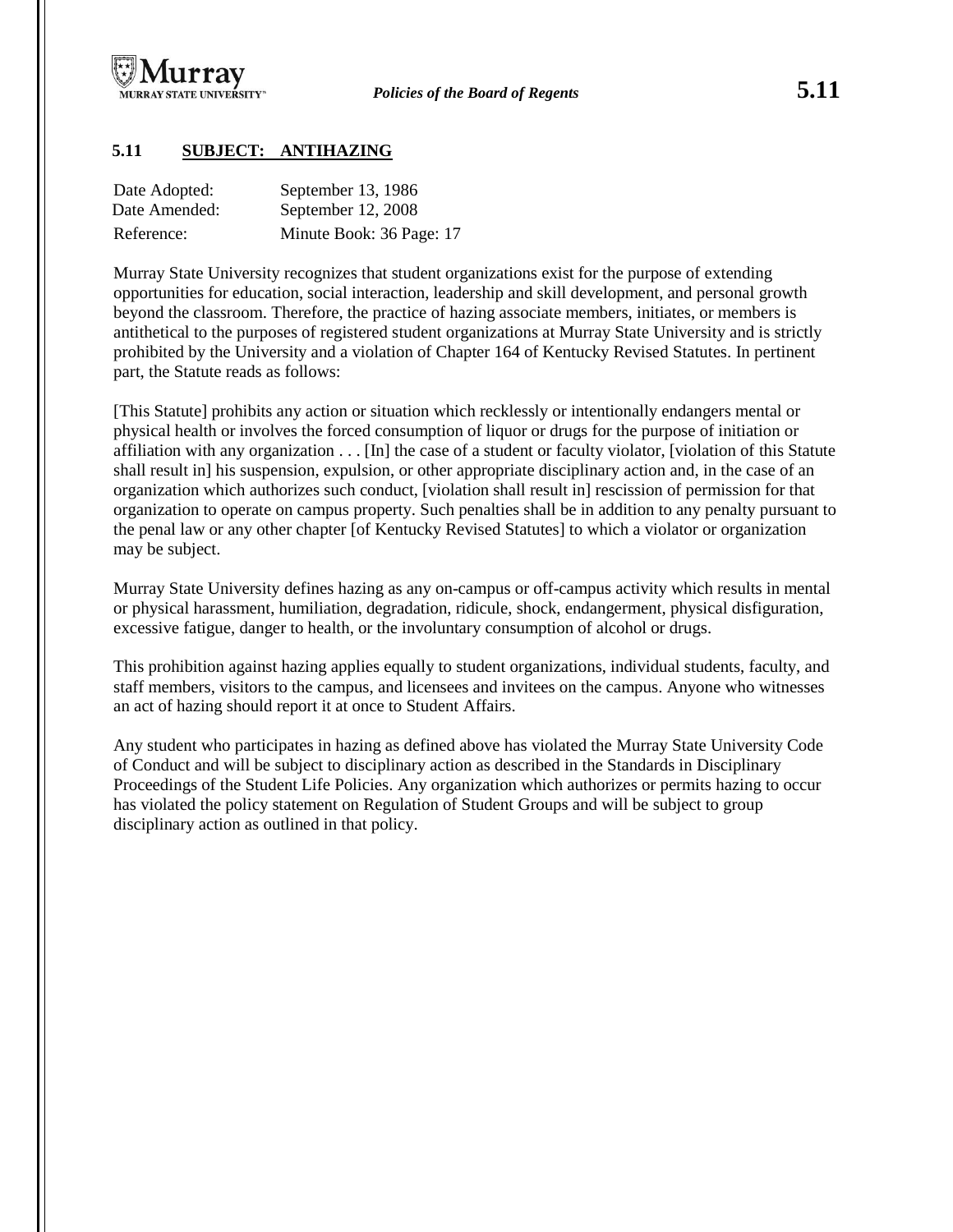

#### **5.12 SUBJECT: ADMISSION GUIDELINES**

| Date Adopted: | February 16, 1985        |
|---------------|--------------------------|
| Revised:      | February 7, 1987         |
|               | November 18, 1993        |
| Date Amended: | September 12, 2008       |
| Reference:    | Minute Book: 32 Page: 60 |
|               | Minute Book: 37 Page: 10 |
|               | Minute Book: 56 Page: 17 |

#### **A. Completion of the following pre-college curriculum:**

- English I, II, III and IV (or AP English)
- Algebra I, Algebra II and Geometry
- 1 life science, 1 physical science and 1 earth/space science (one of these must have a lab)
- any 3 of the following: US History, economics, government, world geography or world civilization
- $\frac{1}{2}$  unit of health
- $\blacksquare$  <sup>1</sup>/<sub>2</sub> unit of physical education
- <sup>1</sup> 1 unit of history and appreciation of visual/performing arts
- 2 credits of foreign language
- 5 electives \*

\* For students graduating from high school in 2004 or after, two units of a foreign language will be required, changing the number of electives to five.

Note: *Kentucky residents under the age of 21 must complete the state-mandated pre-college curriculum. Applicants who are not residents of Kentucky must complete a comparable college-preparatory curriculum.*

B. Ranking in top half of graduating class or cumulative GPA of 3.00 or above

C. ACT composite of 18 or above.

An applicant who meets the requirements in A, B and C will be admitted.

All other applicants will be reviewed for **possible** admission as follows:

- An applicant who meets **A** and meets the requirement in either **B** or **C** will be "admitted with conditions," which include a course-load limit of no more than16 hours a semester and a requirement to complete the following before becoming a sophomore:
	- Pass FYE 098 Orientation and ENG 101
	- Complete any required developmental courses or any courses required due to pre-college curriculum deficiencies.
- For spring and summer terms only, a resident of Kentucky or the Tennessee counties of Henry, Obion, Stewart or Weakley who has a minimum ACT composite of 14, but who does not meet the criteria for "admitted" or "admitted with conditions" will be considered for **"admitted with restrictions"** status. Students admitted with restrictions will be limited to 16 hours each semester and will be required to do the following:
	- Satisfactorily complete an 8-hour required block of classes (FYE 098, ENG 095, REA 095 and COM 161) with no more than two (2) attempts. (If a student enrolled in these block courses completely withdraws from MSU for that term, that attempt will not be counted as one of the two attempts.) These block courses are only available during summer and spring terms, on a limited basis.
	- Be recommended for advancement by the director of MSU's Community College.
	- Complete the requirements for "admitted with conditions" as stated above.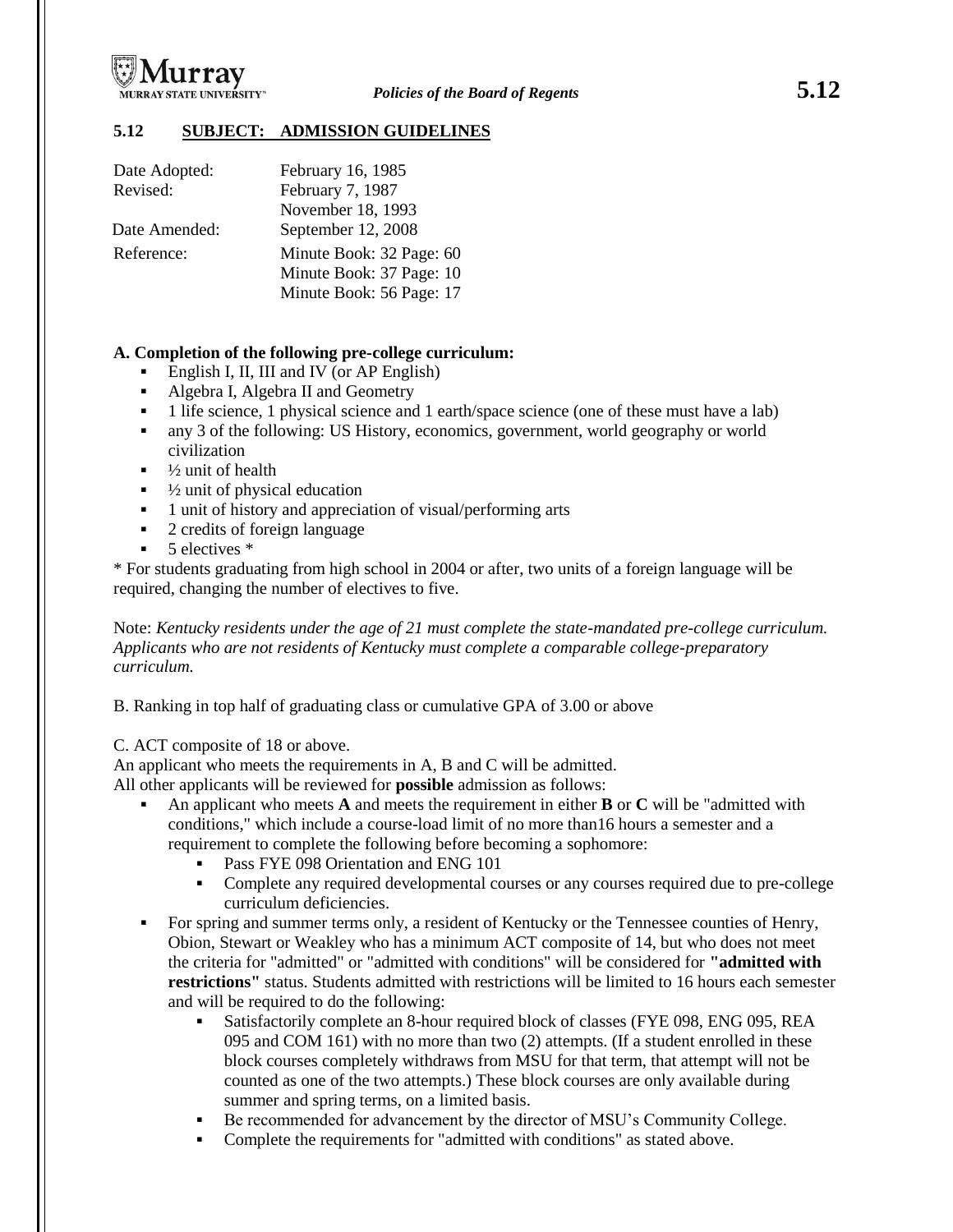

# **5.13 SUBJECT: TUITION AND FEES**

| Date Adopted: | March 18, 1978            |
|---------------|---------------------------|
| Date Amended: | September 12, 2008        |
| Reference:    | Minute Book: 21 Page: 171 |

Certain fees and charges assessed by the University require approval by the Board of Regents. See Policy 2.6 FEE ESTABLISHMENT.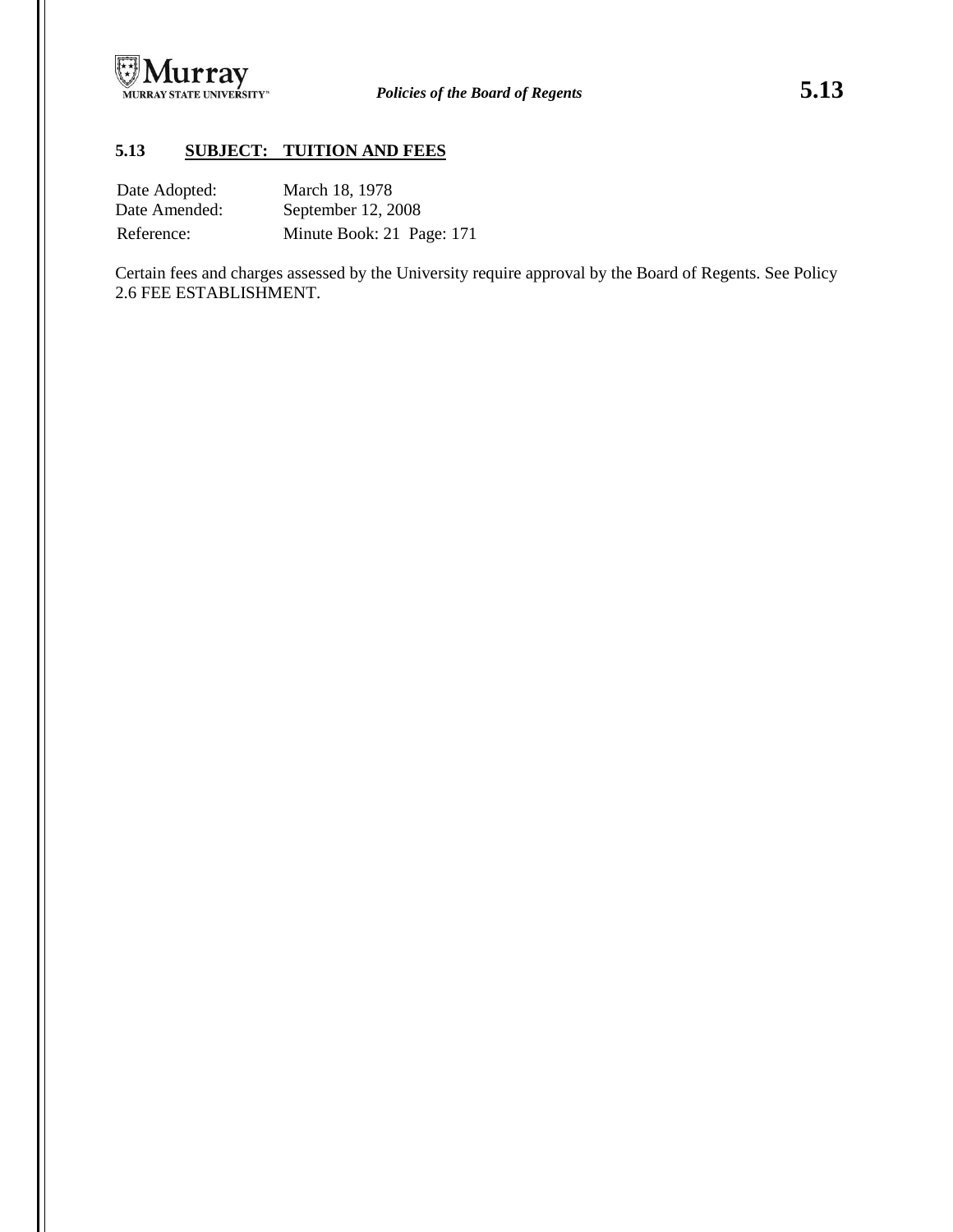

#### **5.14 SUBJECT: EXTENDED CAMPUS FEE**

| Date Adopted: | May 9, 1992        |          |
|---------------|--------------------|----------|
| Date Amended: | September 12, 2008 |          |
| Reference:    | Minute Book: 52    | Page: 13 |

- 1. Full-time students (undergraduates taking at least 12 hours and graduates taking at least nine (9) hours per semester excluding WEB/Kentucky Virtual University (KYVU) courses) pay the fulltime rate.
- 2. Part-time students (undergraduates taking fewer than 12 hours and graduates taking fewer than nine (9) hours per semester excluding WEB/KYVU courses) will pay the part-time rate times the number of hours scheduled.
- 3. WEB/KYVU Course Tuition and Fees are separate and in addition to Regular Tuition and Fees. There is no maximum on WEB/KYVU Course Tuition and Fees charged.
- 4. Some courses have additional fees. Refer to the current year [Schedule of Fees](http://campus.murraystate.edu/administ/accounting/bursar/feeschedual.pdf) available on the University web site for courses and related fees.
- 5. Students enrolled at MSU are entitled to the University's [health services,](http://enroll.murraystate.edu/health_services.cfm) admission to athletic events, Murray Civic Music Association performances, and certain activities sponsored by the University Campus Activities Board by presenting their MSU [Racer ID card.](http://enroll.murraystate.edu/racercard.cfm)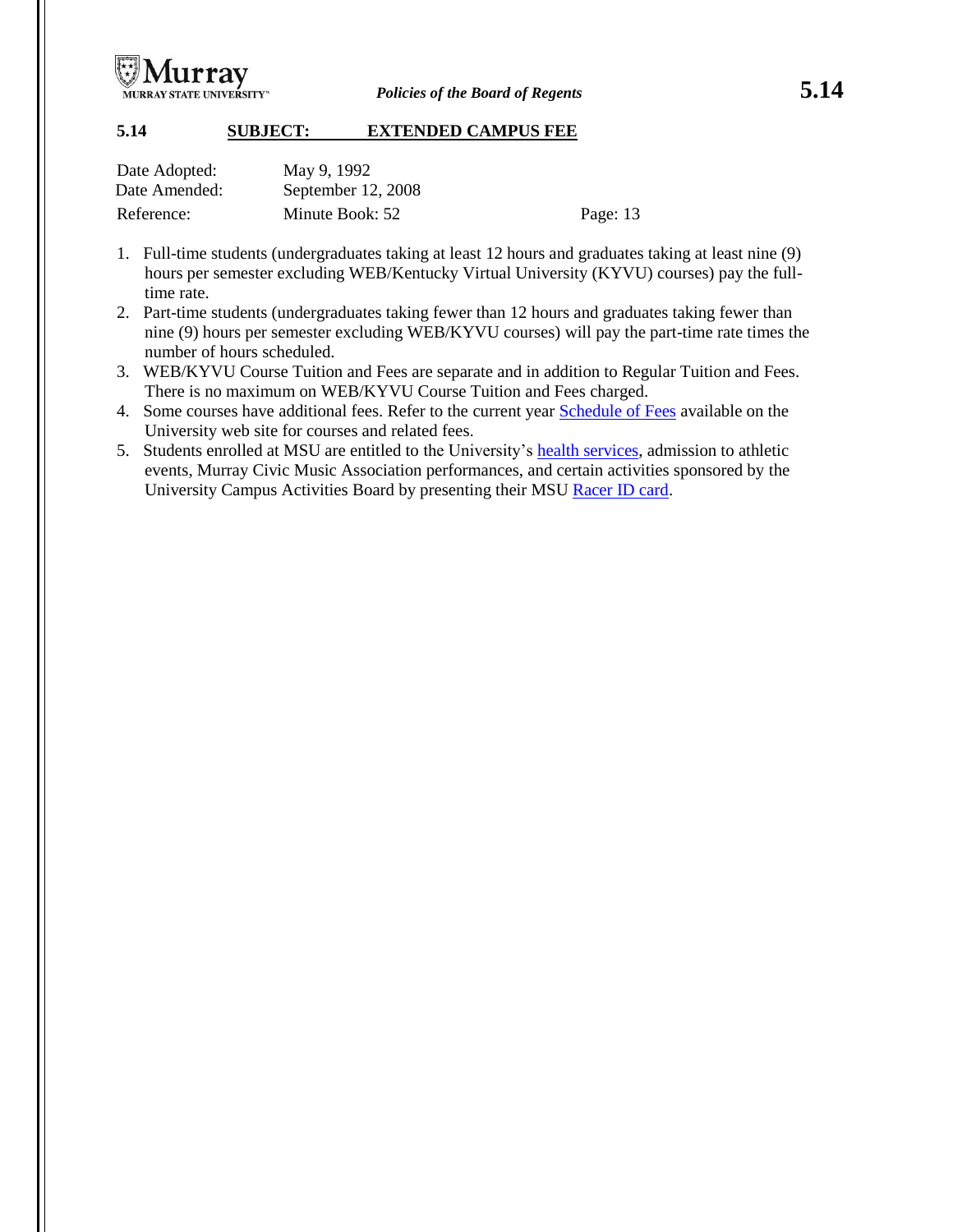

# **5.15 SUBJECT: DEGREE FEES**

| Date Adopted: | February 16, 1985  |
|---------------|--------------------|
| Date Amended: | September 12, 2008 |
| Reference:    | Minute Book: 32    |

Page: 63

Students are assessed a degree fee for Associate, Baccalaureate, Master's, and Specialist degrees. Hoods may be purchased individually, if desired.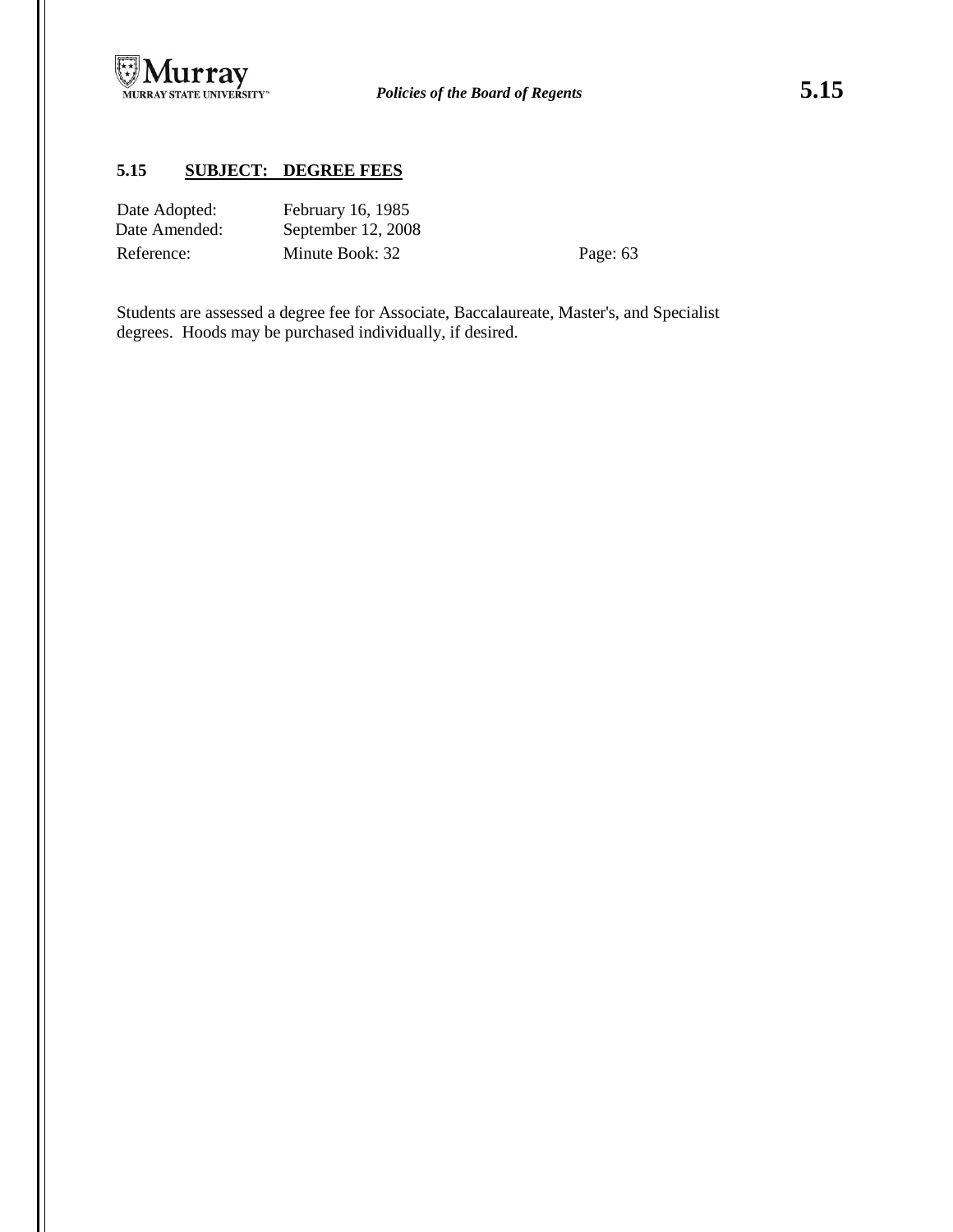

#### **5.16 SUBJECT: GRADUATE ASSISTANT TUITION REDUCTION**

| Date Adopted: | March 30, 1970     |
|---------------|--------------------|
| Date Amended: | September 12, 2008 |
| Reference:    | Minute Book: 14    |

Page: 260

In addition to earning a stipend for work, non-resident (out of state) graduate assistants are charged instate tuition during all fall and spring semesters in which they are actively employed as graduate assistants. A student who has, or will have an approved graduate assistantship may request an in-state equivalency for one summer for each full academic year he or she is a graduate assistant.. Assistantships may only be awarded to an individual student for a maximum of four semesters (excluding summers). Stipends for assistantships may vary in amount by department.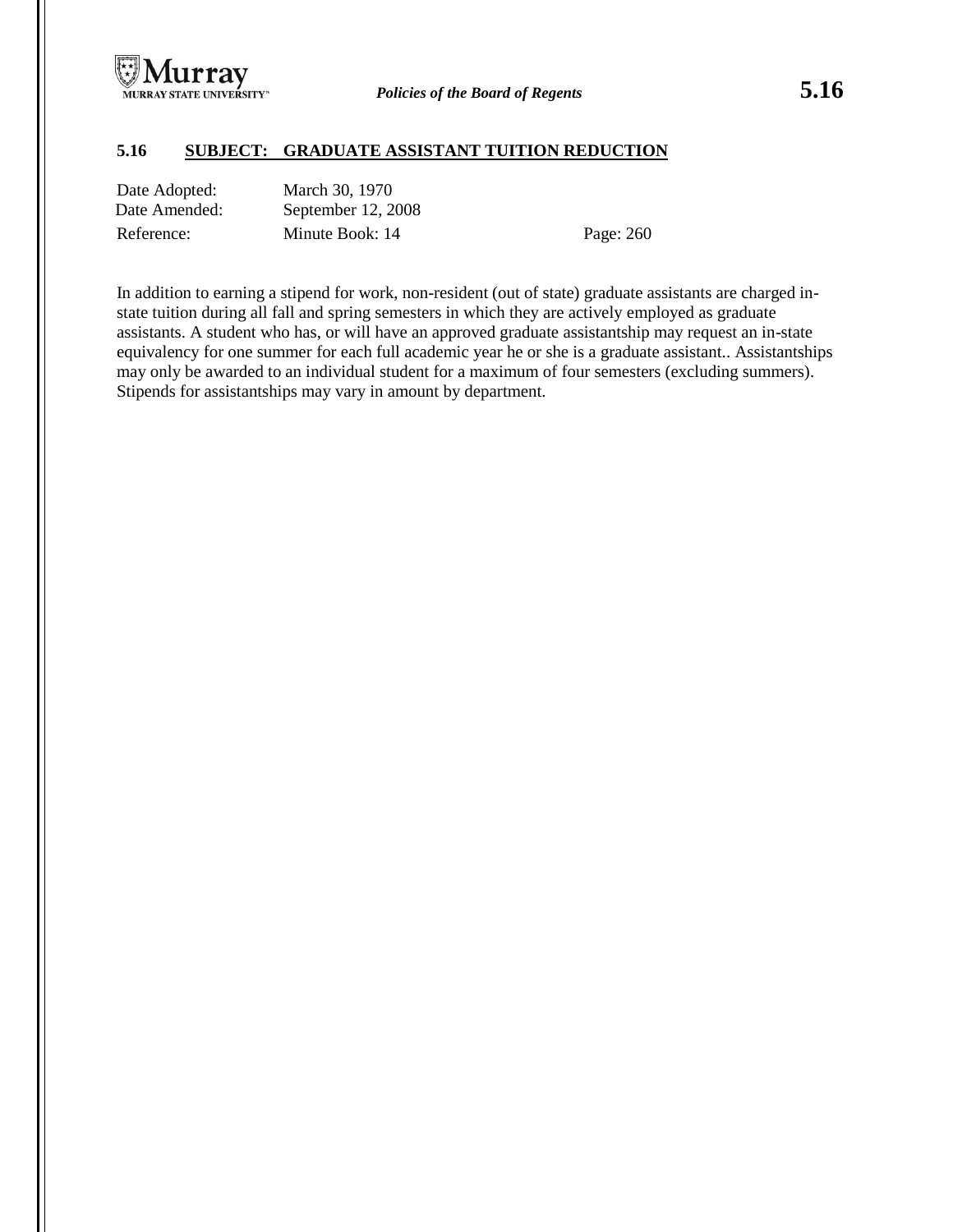

# **5.17 SUBJECT: RACER ID CARD**

| Date Adopted: | November 12, 1988        |
|---------------|--------------------------|
| Date Amended: | September 12, 2008       |
| Reference:    | Minute Book: 42 Page: 26 |

Students pay a fee for a personalized Racer ID card. A valid Racer ID Card is used to access student meal plans and declining balance accounts. It also provides personal identification for security measures and entitles students to services, events and activities sponsored by the University.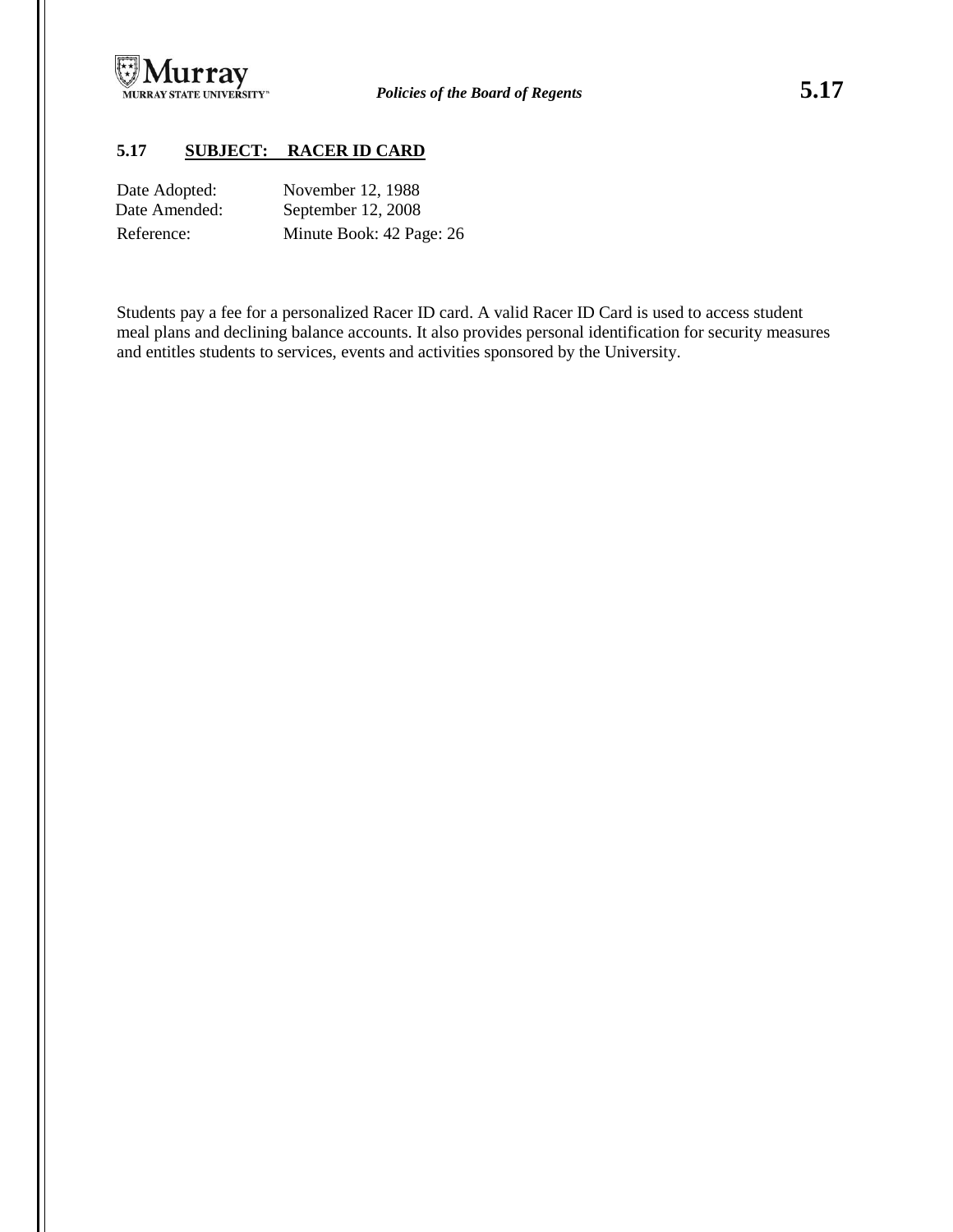

# **5.18 SUBJECT: DEPARTMENTAL CHALLENGE EXAMINATION**

| Date Adopted: | January 31, 1973   |           |
|---------------|--------------------|-----------|
| Date Amended: | September 12, 2008 |           |
| Reference:    | Minute Book: 16    | Page: 199 |

A fee of \$5.00 per credit hour shall be charged for each course for which academic credit is requested by examination. Credits earned by successful completion of an examination shall be accepted as equivalent to credits earned through regular classroom attendance.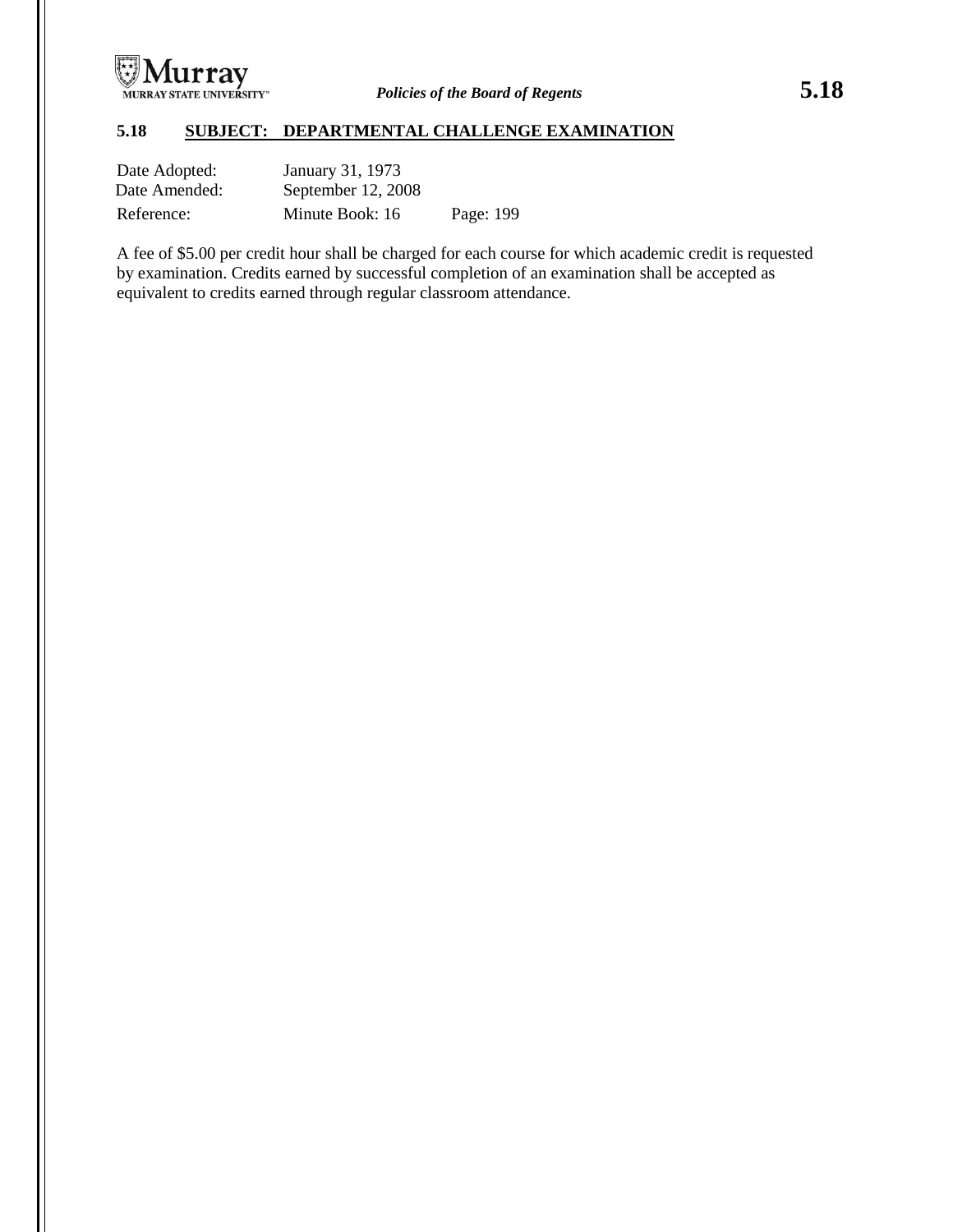

# **5.19 SUBJECT: STUDENT GOVERNMENT SCHOLARSHIPS**

| Date Adopted: | April 29, 1968           |
|---------------|--------------------------|
| Date Adopted: | March 13, 1993           |
| Date Amended: | September 12, 2008       |
| Reference:    | Minute Book: 13 Page: 35 |
| Reference:    | Minute Book: 54 Page: 19 |

The executive officers of the Student Government Association shall receive the following compensations honoraria:

- 1. President -\$4,000 per semester in-state or \$6,000 per semester out of state
- 2. Vice President \$2,000 per semester
- 3. Secretary \$1,500 per semester
- 4. Treasurer \$1,500 per semester
- 5. Residential College Association (RCA) President \$600 per semester